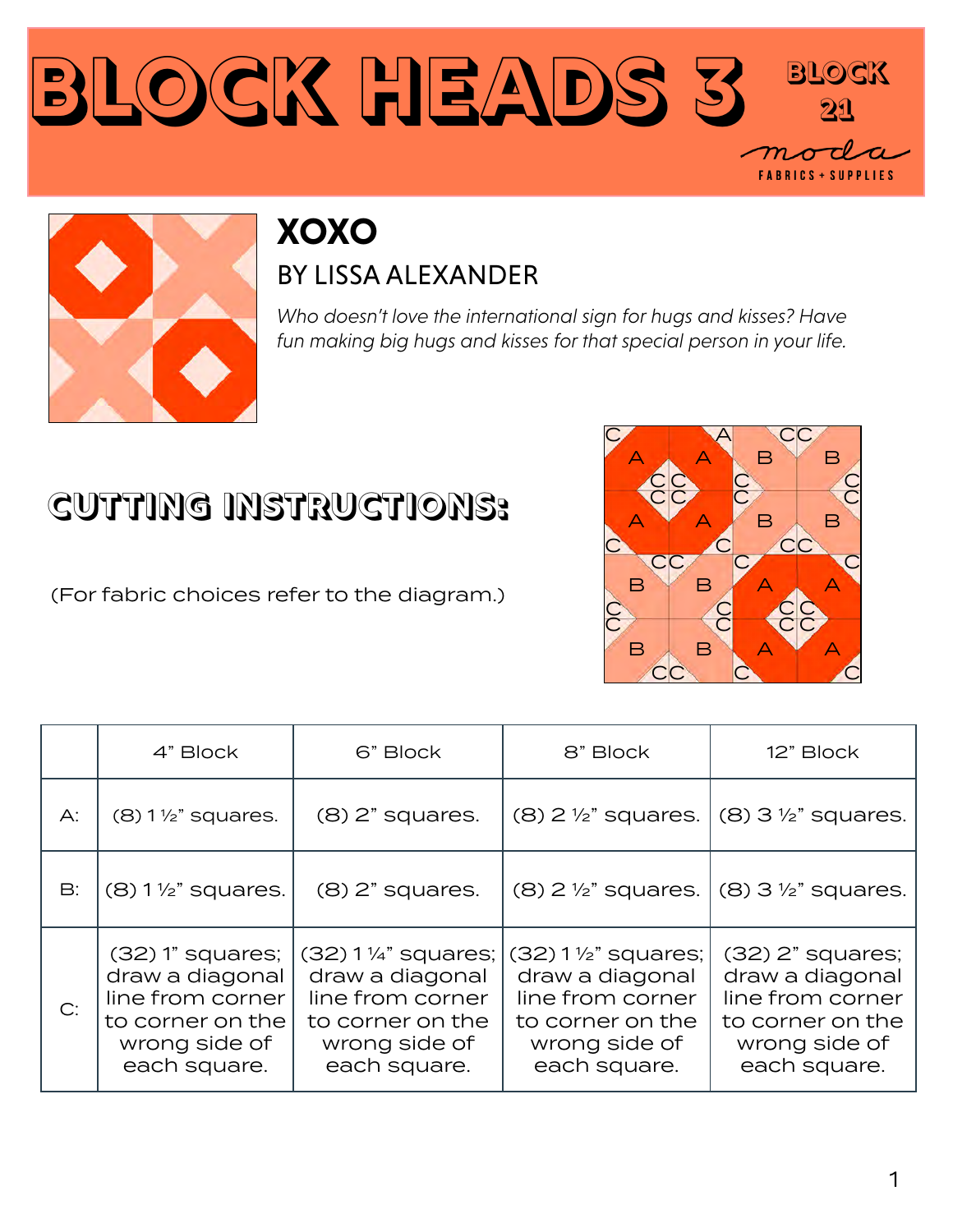## **ASSEMBLY INSTRUCTIONS:**

- 1. Place (1) C square with a drawn diagonal line onto (2) opposite corners of (1) A square and (1) B square as shown.
- 2. Stitch on the diagonal line as shown.
- 3. Trim outermost excess fabric to 1/4" and press toward the corner to complete (1) stitch and flip unit.
- 4. Repeat to make (8) units using A and C squares, and (8) units using B and C squares.







Create (8) B/C Units







A/C Units

- 5. Trim stitch and flip units using the following guide:
	- a.  $4$ " Block:  $1\frac{1}{2}$ " x  $1\frac{1}{2}$ " unfinished (1" x 1" finished)
	- b. 6" Block:  $2$ " x  $2$ " unfinished (1  $\frac{1}{2}$ " x 1  $\frac{1}{2}$ " finished)
	- c. 8" Block:  $2 \frac{1}{2}$ " x  $2 \frac{1}{2}$ " unfinished ( $2$ " x  $2$ " finished)
	- d. 12" Block:  $3\frac{1}{2}$ " x  $3\frac{1}{2}$ " unfinished (3" x 3" finished)
- 6. Arrange stitch and flip units from both colorways as shown to create X's and O's.
- 7. Sew together in horizontal rows first, alternating the direction in which you press the seams in each row, or press open.
- 8. Sew horizontal rows together to complete the block.